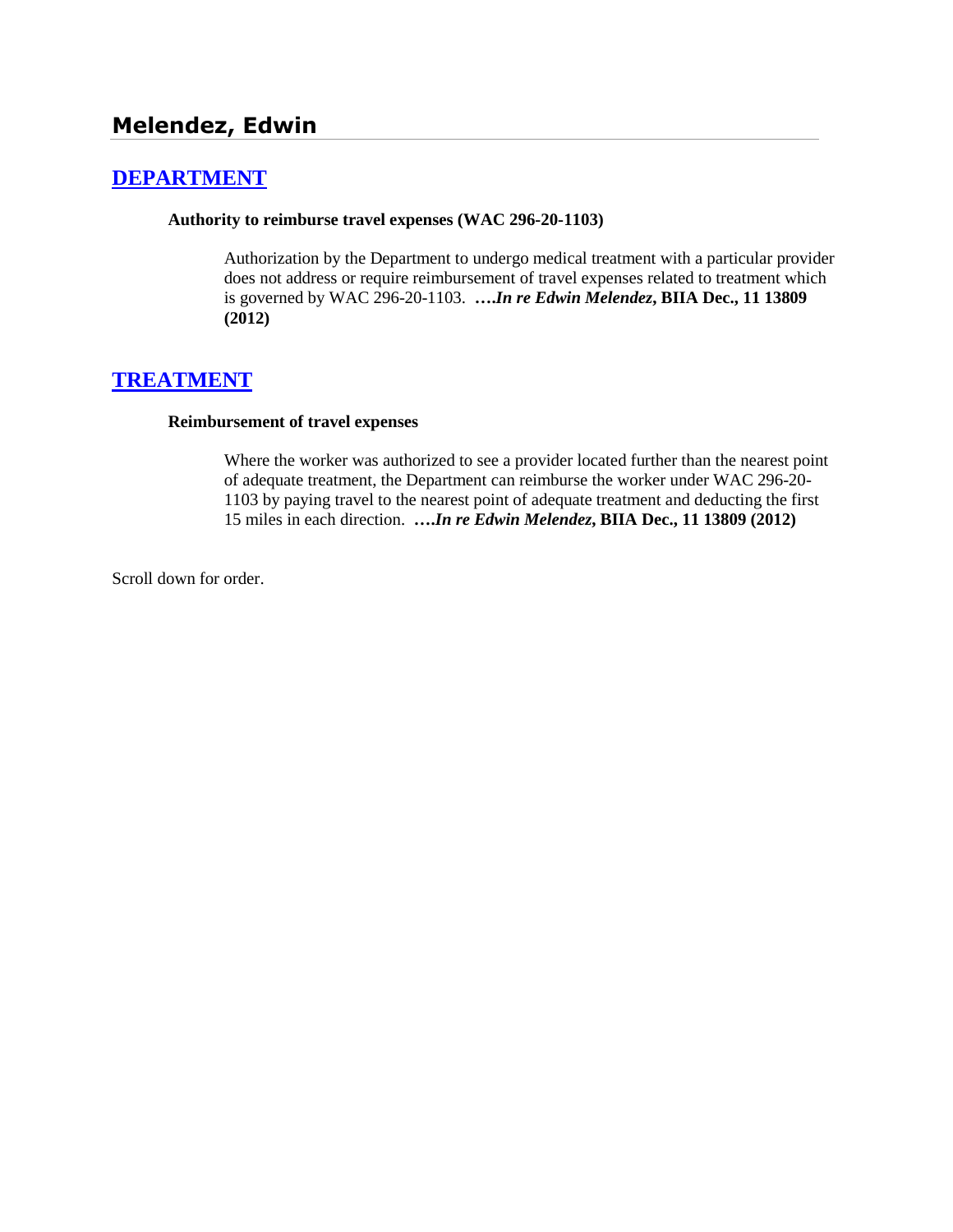# **BEFORE THE BOARD OF INDUSTRIAL INSURANCE APPEALS STATE OF WASHINGTON**

**)**

**IN RE: EDWIN A. MELENDEZ ) DOCKET NO. 11 13809**

**CLAIM NO. AH-26698 ) DECISION AND ORDER**

APPEARANCES:

1

2

3 4

5

6 7

8 9

10

16

Claimant, Edwin A. Melendez, Pro Se

Employer, Department of Labor and Industries, None

Department of Labor and Industries, by The Office of the Attorney General, per Sarah Martin, Assistant

11 12 13 14 15 The claimant, Edwin A. Melendez, filed an appeal with the Board of Industrial Insurance Appeals on April 20, 2011, from a remittance advice of the Department of Labor and Industries dated March 8, 2011. In this remittance advice, the Department allowed travel reimbursement only to the nearest point of adequate treatment from the claimant's home, and reduced the mileage by 30 miles. The Department order is **AFFIRMED**.

### **DECISION**

17 18 19 20 As provided by RCW 51.52.104 and RCW 51.52.106, this matter is before the Board for review and decision. The claimant filed a timely Petition for Review of a Proposed Decision and Order issued on January 13, 2012, in which the industrial appeals judge affirmed the Department order dated March 8, 2011.

21 22 The Board has reviewed the evidentiary rulings in the record of proceedings and finds that no prejudicial error was committed. The rulings are affirmed.

23 24 25 Although we agree with our industrial appeals judge that the Department paid the claimant's travel reimbursement at the correct rate, we grant review to clarify the standard of proof, burden of the parties, and basis of the ruling.

26 27 28 29 30 On November 4, 2011, the Department filed a Motion for Summary Judgment. On November 28, 2011, Mr. Melendez filed a response to the Motion for Summary Judgment. On December 2, 2011, the Department filed a reply to Mr. Melendez's response. On December 21, 2011, our industrial appeals judge heard oral arguments. On January 10, 2012, our industrial appeals judge determined there was no genuine issue of material fact; the appeal could be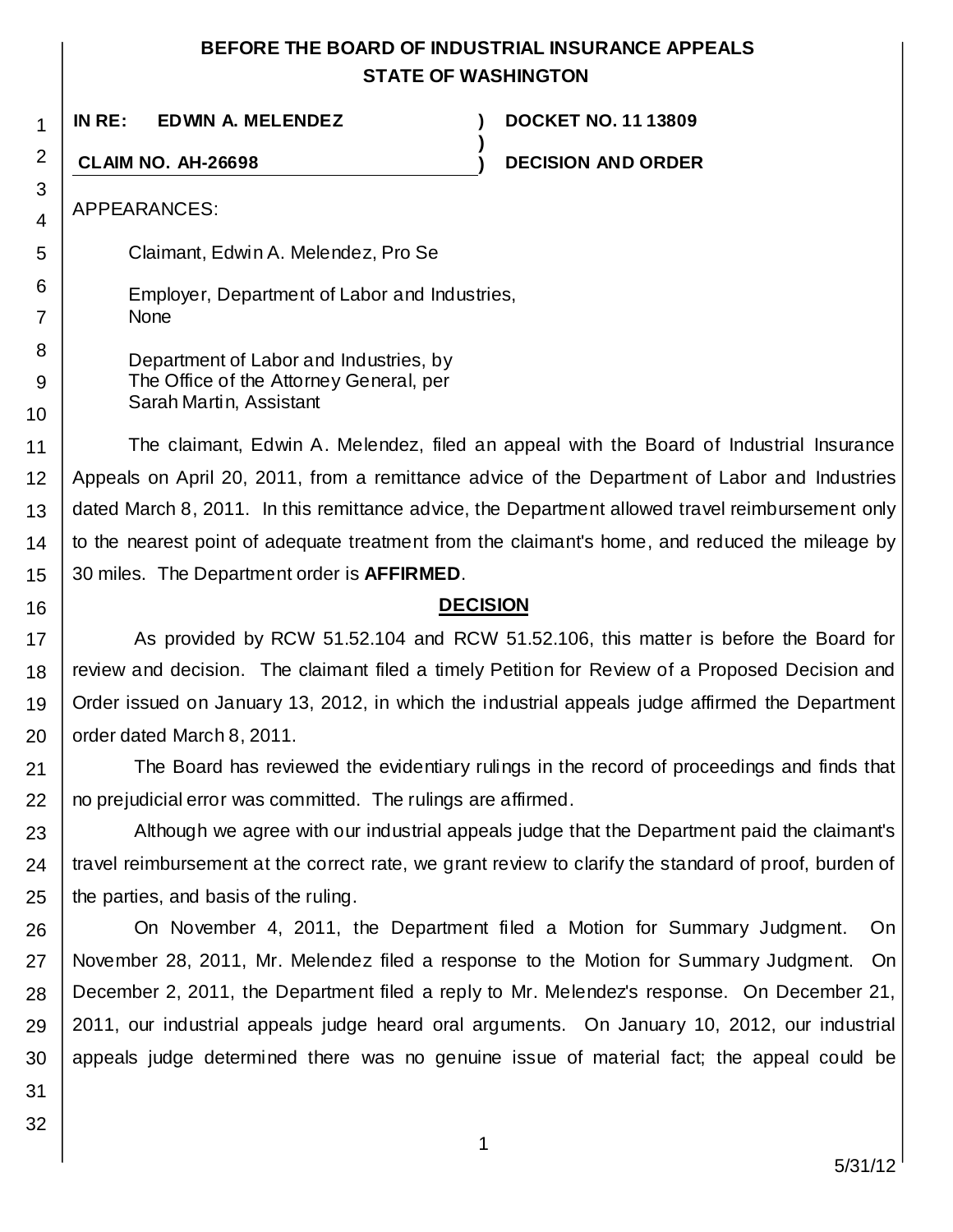1 2 resolved by summary judgment; and, the hearing scheduled for February 16, 2012, would be canceled.

3 4 5 6 7 8 9 We have long held that the Board has the authority to resolve appeals by summary judgment. *In re David Potts*, BIIA Dec., 88 3822 (1989). Under CR 56, if there are no material issues of fact in dispute, summary judgment may be granted. The moving party has the burden to show there is no issue of material fact. After the moving party has met its burden, the burden shifts to the non-moving party to set forth facts showing that there is a genuine issue of material fact. After resolving all reasonable inferences against the moving party, if reasonable people can reach only one conclusion, the motion should be granted. *Potts* at 5.

- 10 11 12 The legal issue in this appeal is whether the Department correctly calculated Mr. Melendez's travel reimbursement under WAC 296-20-1103. The relevant parts of the WAC 296-20-1103, effective September 1, 2010, read as follows:
- 13 14 The department or self-insurer will reimburse travel expense incurred by workers for the following reasons: . . .

(4) Upon *prior authorization* for treatment or vocational retraining when worker must travel more than fifteen miles one-way from the worker's home to the nearest point of adequate treatment or vocational retraining. Travel expense *is not* payable when adequate treatment is available within fifteen miles of injured worker's home, yet the injured worker prefers to report to an attending provider outside the worker's home area.

Under subsections (3) and (4) of this section, when travel expense is authorized the first fifteen miles one-way are not payable. The first and last fifteen miles are not payable on an authorized round trip.

23 (Emphasis in original.)

The relevant parts of WAC 296-20-1103, prior to September 1, 2010, read as follows:

The department or self-insurer will reimburse travel expense incurred by workers for the following reasons: . . . (5) upon prior authorization for treatment when worker must travel more than ten miles one-way from the worker's home to the nearest point of adequate treatment. Travel expense *is not* payable when adequate treatment is available within ten miles of injured worker's home, yet the injured worker prefers to report to an attending doctor outside the worker's home area.

31 (Emphasis in original.)

32

15

16

17

18

19

20

21

22

24

25

26

27

28

29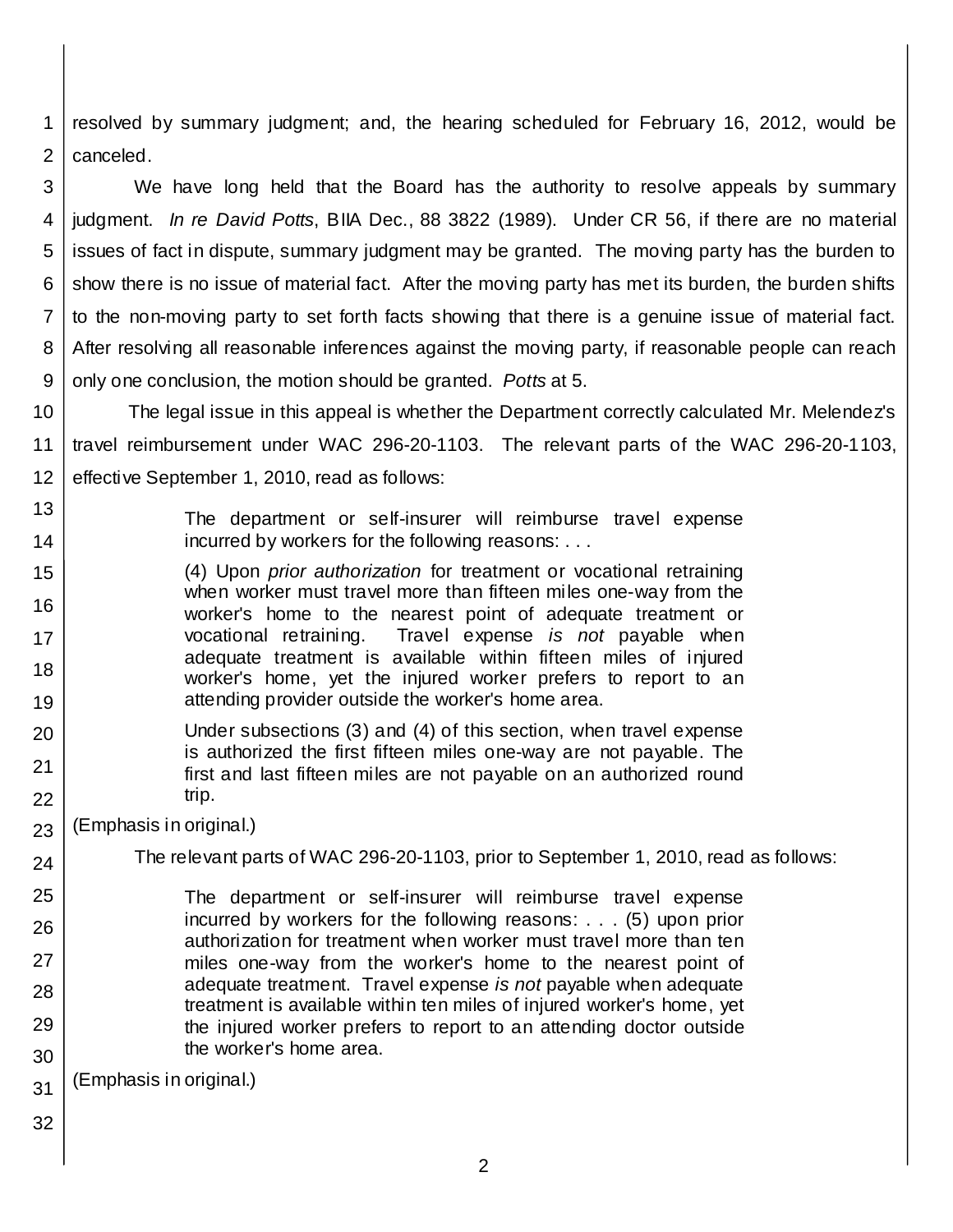1 2 3 4 5 6 7 8 9 10 The material issues of fact in making a determination under WAC 296-20-1103 are whether the injured worker had prior authorization for treatment; whether the nearest point of adequate treatment is more than 15 miles one-way from the injured worker's home; and, the number of miles to the nearest point of adequate treatment from the injured worker's home. In the present case, the undisputed facts are that Mr. Melendez had prior authorization for treatment in Seattle, he had to travel more than 15 miles one-way for adequate treatment, and the nearest point of adequate treatment was 50 miles one-way from his home. *See*, Department's motion Exhibit B and Claimant's response Exhibit 8. We note that in his briefing and oral argument, Mr. Melendez did not present any evidence to dispute the fact that the nearest point of adequate treatment was 50 miles, one-way, from his home.

11 12 13 14 15 We agree with our hearings judge there is confusion between authorization for treatment and authorization for travel reimbursement to the authorized treatment. The authorization for treatment and authorization for travel reimbursement are covered under separate WACs and RCWs, as these are separate, independent issues. Both parties seem to have slight confusion in this respect.

16 17 18 19 20 The record is clear that the Department authorized Mr. Melendez to undergo medical treatment with a provider in Seattle. This authorization is appropriate because with a few exceptions, an injured worker is allowed to receive treatment with a provider of their own choosing. *See,* RCW 51.36.010 and WAC 296-20-065. However, these sections of the statute and regulations do not address travel reimbursement.

21 22 23 24 25 Once it is determined that the treatment has been authorized, we must look to a different set of regulations to address any issues of travel reimbursement. *See*, WAC 296-20-1103. The first question to be addressed under this regulation is whether the claimant is seeking treatment more than 15 miles, one-way, from his home. If so, then there must be a determination of the nearest point of adequate treatment.

26 27 28 29 30 31 On November 6, 2009, the Department determined the nearest point of adequate treatment to Mr. Melendez's home is in Everett, which is 50 miles one-way from his home. In response to a protest and request for reconsideration to denials of travel reimbursements, the Department informed Mr. Melendez it would pay reimbursement to this nearest point of adequate treatment. The Department would pay only to the nearest point of adequate treatment (Everett) even though he chose to travel further. He chose to travel to his provider in Seattle. Thereafter, the Department

32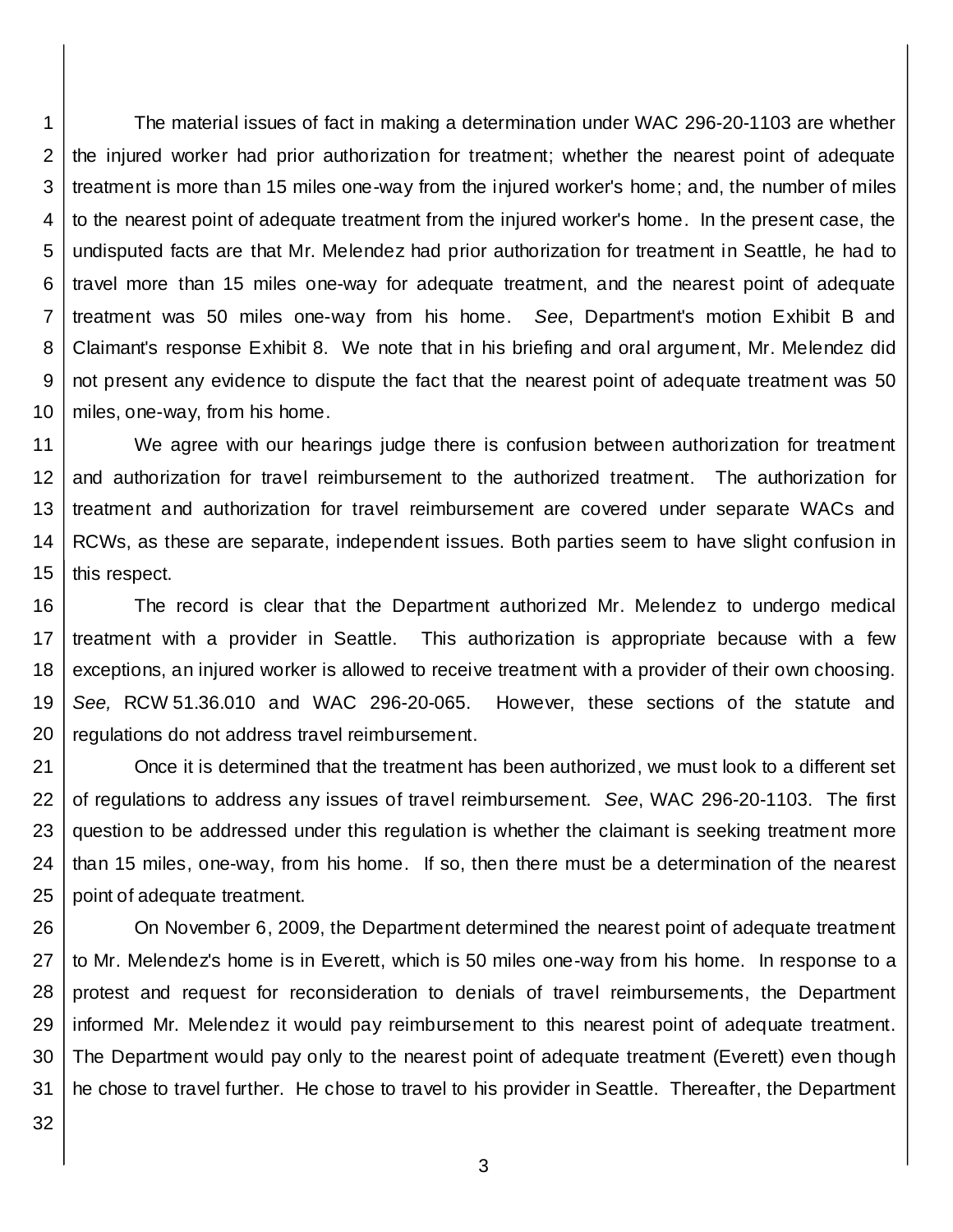1 2 3 4 proceeded to pay Mr. Melendez travel reimbursement for 100 miles roundtrip. Prior to September 1, 2010, there was no deduction of the 100 miles because the WAC did not have a provision for deduction of mileage when the travel was beyond a certain point from the injured worker's home.

5 6 7 After September 1, 2010, the Department continued to calculate Mr. Melendez's travel reimbursement for 100 miles roundtrip, as it had done per its November 6, 2009 letter. However, due to an amendment of the WAC, the Department deducted 30 miles from the 100 miles.

8 9 10 11 12 We find the deduction of the 30 miles appropriate, as it is mandatory per the amended WAC 296-20-1103. We do not find that it is reasonable to believe the Department was paying Mr. Melendez travel reimbursement for 100 miles roundtrip based on a contractual agreement as Mr. Melendez contends. The 100 miles roundtrip was consistent with the WAC in effect at the time; therefore, it is not reasonable to believe this was a negotiated amount.

13 14 15 16 Based on the above, we find the only reasonable conclusion to reach is that Mr. Melendez was authorized to see a provider in Seattle, but the nearest point of adequate treatment was 50 miles, one-way, from his home. On calculation of this mileage to the nearest point of adequate treatment, it was appropriate to deduct 30 miles from the calculation for reimbursement.

### **FINDINGS OF FACT**

1. On October 10, 2011, the parties stipulated to include the Jurisdictional History in the Board record solely for jurisdictional purposes.

17 18

19

20

21

22 23

24

25

26

27

28

29 30

31

- 2. The Department authorized Mr. Melendez to undergo treatment with a provider in Seattle.
- 3. Mr. Melendez had to travel more than 15 miles one-way to the nearest point of adequate treatment from his home. The distance from Mr. Melendez's home to the nearest point of adequate treatment was 50 miles one-way.
- 4. On January 13, 2011, Mr. Melendez saw his health care provider in Seattle and submitted a travel voucher for reimbursement. This roundtrip mileage for this visit was 156 miles.
- 5. On March 8, 2011, the Department issued a Remittance Advice that paid Mr. Melendez reimbursement for the mileage amount due for his January 13, 2011 visit, based on the number of miles from his home to the nearest point of adequate treatment, minus 30 miles. Mr. Melendez was reimbursed for 70 miles of travel.
- 6. The pleadings, affidavits, and exhibits submitted by the parties demonstrate that there is no genuine issue as to any material fact.
	- 4